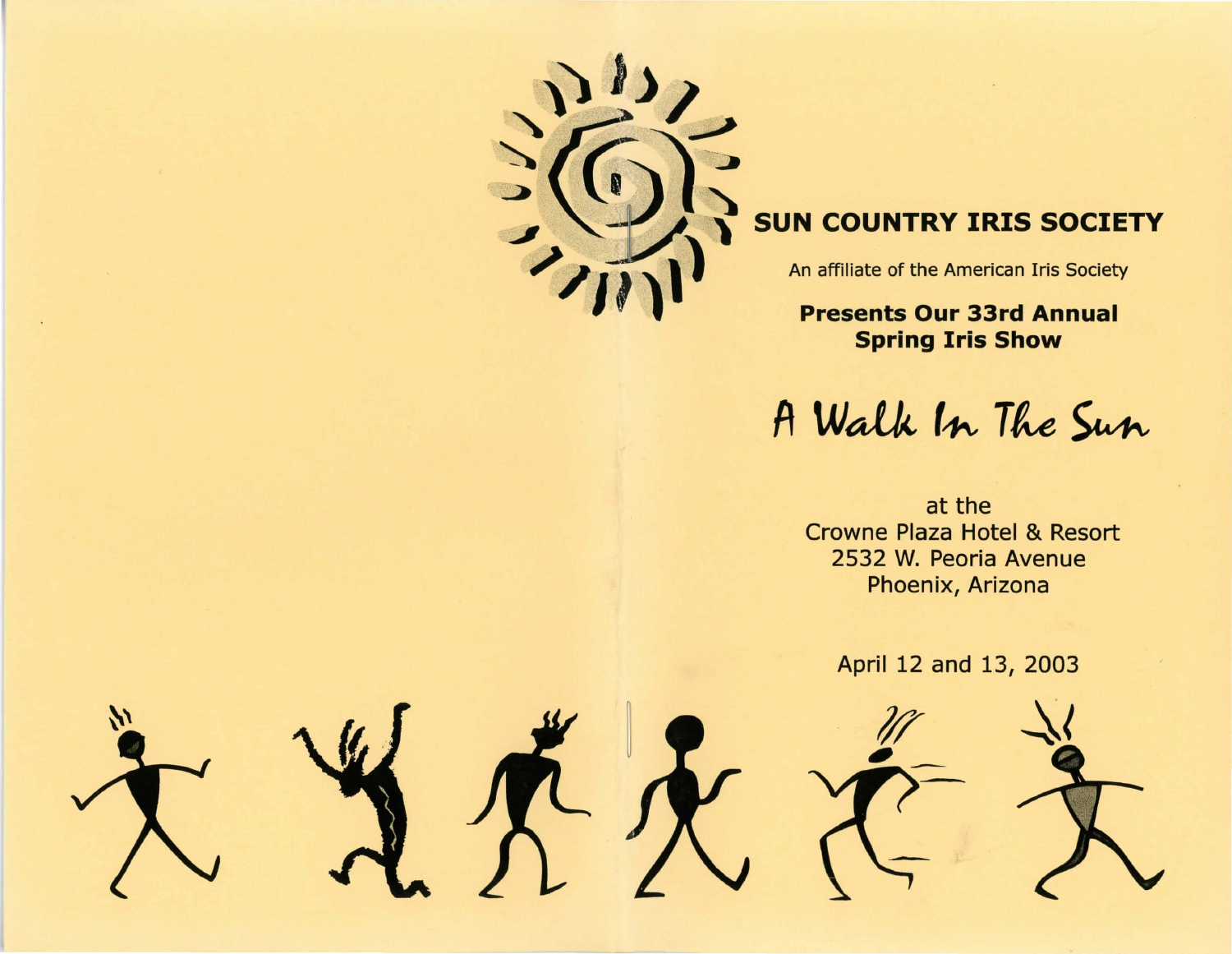## **SUN COUNTRY IRIS SOCIETY**

An affiliate of the American Iris Society

## **WELCOME**

Welcome to Sun Country Iris Society's 33rd Spring Iris Show! This year's theme is  $A$  Walk In The Sun. • Our horticulture, artistic divisions and collection entries will enlighten you to the many varieties and types of iris that thrive in our desert climate. We hope you will enjoy the artistic interpretations of our flower arrangements

This competition is open to the public. Our thanks go to Crowne Plaza Hotel & Resort management for all their hospitality and support. We are pleased to present this show to the AIS Region 15 members, the patrons of Crowne Plaza and the public.

Patrick Orr, 2003 Show Chairman

To learn more about Sun Country Iris Society, you are welcome to join us at one of our monthly meetings, which are held on the first Tuesday of each month, 7:00 PM at:

> The Valley Garden Center 1809 North 15th Avenue Phoenix, Arizona

For more information, please log on to *www.suncountryiris.org*  or call AI Sturgeon (602) 993-9253

I

l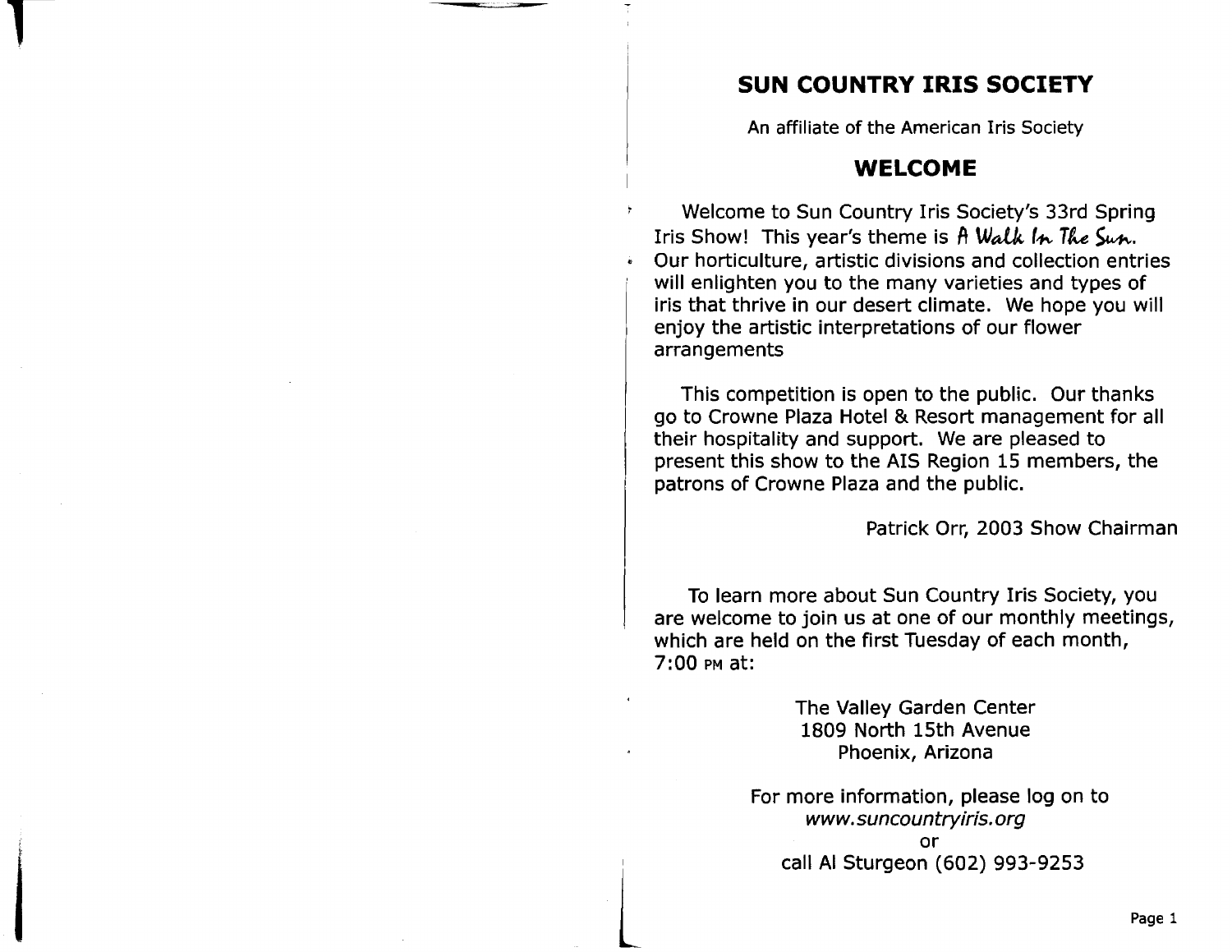#### **INDEX**

## **SUN COUNTRY IRIS SOCIETY**

An affiliate of the American Iris Society

**Presents Our 33rd Annual Spring Iris Show** 

A Walk In The Sun

at the Crowne Plaza Hotel & Resort 2532 W. Peoria Avenue Phoenix, Arizona

April 12 and 13, 2003

Free exhibit to the public on Saturday, 6:00 PM - 9:00 PM Sunday, 9:00 AM - 3:00 PM

This is an American Iris Society-sanctioned show, conducted according to AIS rules and regulations, and judged according to AIS rules.

The Show Committee will endeavor to protect all exhibits, but cannot be responsible for the loss of or damage to the exhibitor's property.

| Ļ  |  |
|----|--|
|    |  |
| à  |  |
|    |  |
| P, |  |
|    |  |
|    |  |
|    |  |
|    |  |
|    |  |
|    |  |

#### **SHOW COMMITTEE**

Chairman: Patrick Orr (602) 570-1718 irisdude@msn.com Schedule: Lorna E. Corlett (602) 944-7665 Secretary/AIS Awards: Kyle Hartman (602) 712-0984 SCIS Awards: Jeannie Comeaux (602) 862-1135 Staging/Set-up/Properties: Show Committee Entry and Placement: Francelle Edwards (602) 938-0703 Judges: Avery Poling (623) 815-3503 Clerks: Kathy Sturgeon (602) 993-9253 Hospitality: Ann Crawford (602) 944-0240 Publicity: Jeannie Comeaux (602) 862-1135 Artistic Concepts: Show Committee Clean-up: Sun Country Iris Society Members

 $\overline{L}$ 

I

1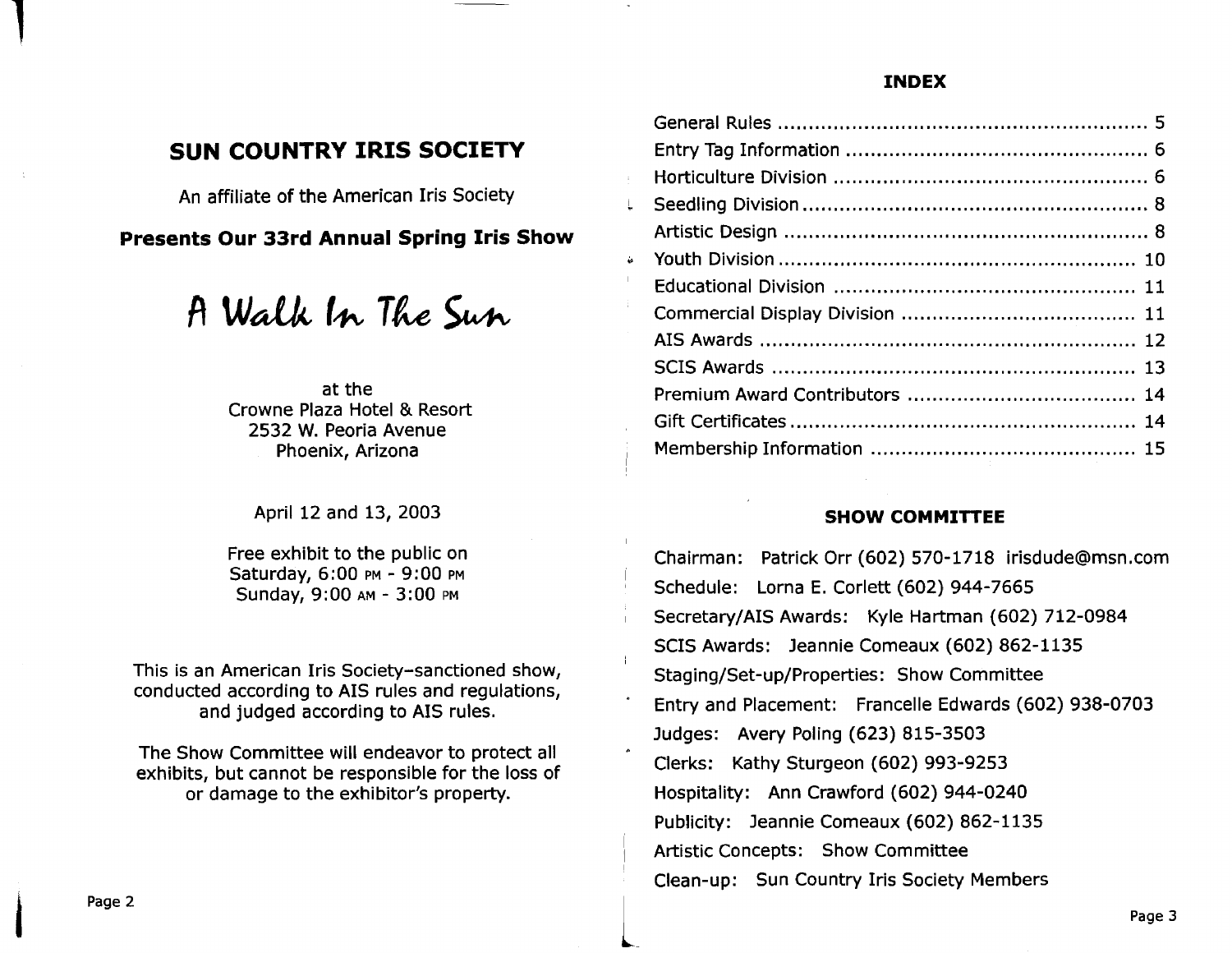#### **GENERAL SHOW RULES**

The Sun Country Iris Society Show Awards Banquet will be May 6, 2003 at the

Valley Garden Center 1809 North 15th Avenue Phoenix, Arizona



#### **SUN COUNTRY IRIS SOCIETY OFFICERS - 2003**

| President:      | LynnAlison Martin   |  |
|-----------------|---------------------|--|
| Vice President: | Jeannie Comeaux     |  |
| Secretary:      | Lorna Corlett       |  |
| Treasurer:      | Al Sturgeon         |  |
| Director:       | Ardi Kary           |  |
| Director:       | Joyce Poling        |  |
| Director:       | <b>Avery Poling</b> |  |
|                 |                     |  |

General Rules apply to all divisions. For specific information pertaining to your entry, see Special Rules for that division.

- 1. Exhibition privileges are open to all persons without charge.
- ... 2. Entries accepted 2:00 PM - 4:30 PM, April 12, 2003. Late entries accepted for display only.
	- 3. Entries must be clearly, correctly, and completely identified and entered in the proper division, section and group/class, to be judged.
	- 4. No judge or designated apprentice judge may judge in a section where the judge or a member of the judge's family has an entry.
	- 5. Judging will begin at 5:00 PM, April 12, 2003. Only judges, designated apprentices, show chairpersons, and clerks are permitted in the exhibition area during judging.
	- 6. Judging will be done in accordance to AIS rules. Any award may be withheld at the judges' discretion. Decisions of the judges are final.
	- 7. Official AIS rules and regulations cannot be violated.
	- 8. Exhibits and ribbons must remain on display until 4:00 PM, April 13, 2003. All entries must be removed by 5:00 PM on that date.

AIS Entry Tags, Exhibitor Numbers and Forms will be available at the April 1st Sun Country Iris Society general meeting and at the show location from 2:00-4:30 PM.

Please print in blue or black ink only. Complete both portions of each tag following the Show Schedule outline.

Page 4

 $\mathbf{I}$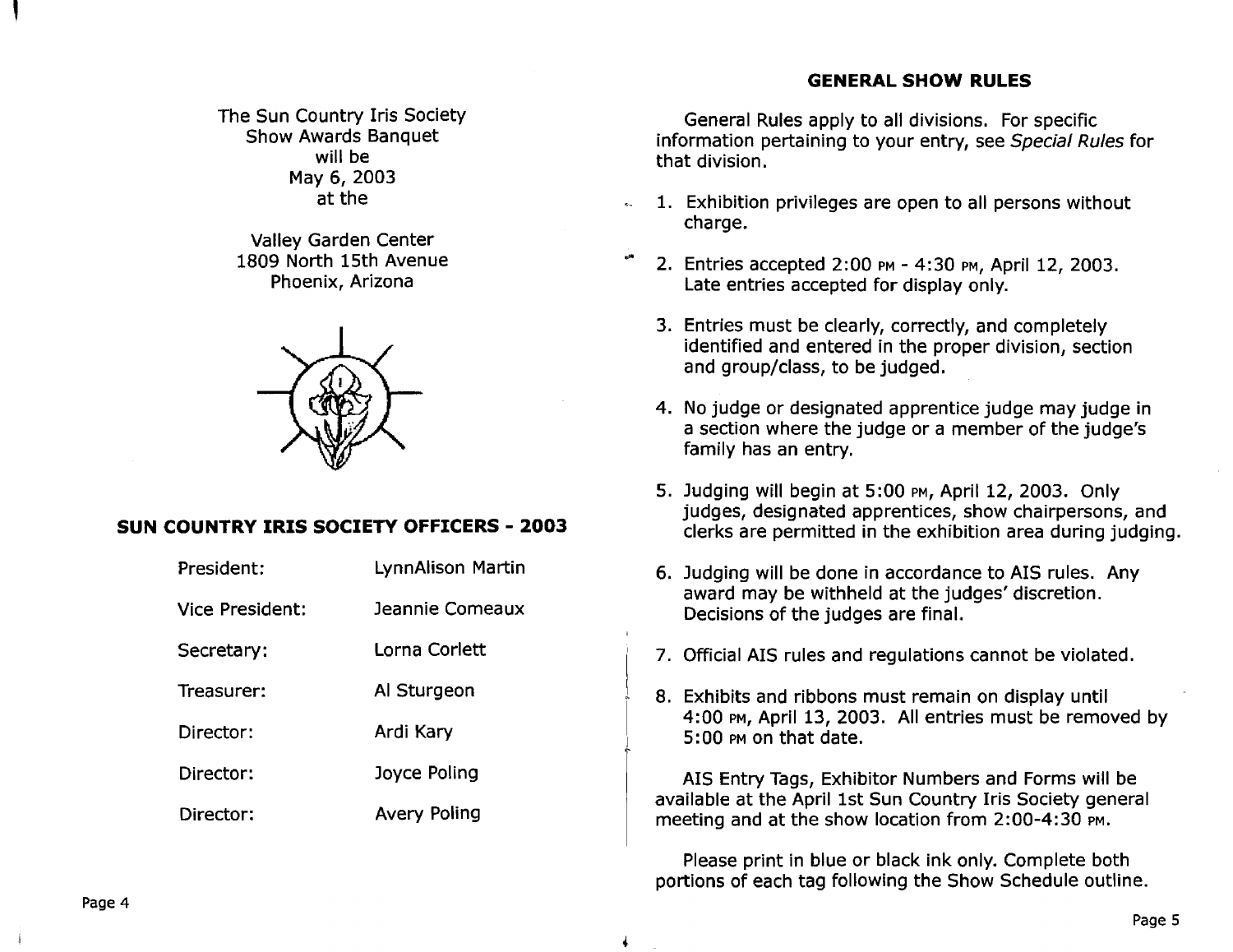Group refers to horticultural entries.

Class refers to artistic entries.

Variety refers to the name of the iris or the title of an artistic entry.

Entry No. is the Exhibitor Number assigned by Show Secretary.

#### **DIVISION I - HORTICULTURE**

While the Scale of Points varies for each section, all sections are scored 75 points for cultural perfection (flower and stalk) and 25 points for condition and grooming.

#### *SPECIAL RULES*

- 1. Entries must have been grown and entered in person by the exhibitor.
- 2. Entries placed on the show bench will be judged as groomed by the exhibitor.
- 3. Exhibitors may enter only one stalk of any particular variety, but may enter as many varieties as desired. (Collections are excepted; see Section J.)
- 4. Display containers will be furnished by the Show Committee.
- 5. Single specimen entries will be placed in alphabetical order of variety name within sections/groups. Each variety (cultivar) is a separate class for judging.
- 6. Faded stalks may be groomed or removed by the Show Committee or the exhibitor anytime after the judging is completed.

Section A - TALL BEARDED

- Section B ARIL AND ARILBRED Group 1 - Aril Group 2 - Arilbred Group 3 - Aril-med
- Section C MEDIAN AND DWARF Group 1 - Border Bearded Group 2 - Miniature Tall Bearded Group 3 - Intermediate Bearded Group 4 - Standard Dwarf Bearded Group 5 - Miniature Dwarf Bearded

Section D - SPURIA

 $\mathcal{S}$ 

Section E - LOUISIANA

Section F - SIBERIAN

Section G - HISTORIC IRISES (introduced prior to 1973)

Section H\* - BULBOUS (Eligible for limited AIS awards)

Section 1\* - RELATED GENERA (Not eligible for AIS awards)

Section J\* - MISCELLANEOUS (Any iris not listed above.)

\*Single blossom classes may not have award ribbons counted for Silver and Bronze Medal/Certificates and are not eligible for the Best Specimen of Show Award.

Section K - COLLECTIONS (Three (3) stalks.) Exhibitors may enter more than one collection in each group, but each collection must be a different type; for example: Tall Bearded, Spuria, Louisiana.

Group 1 - Same type, same variety Group 2 - Same type, 3 different varieties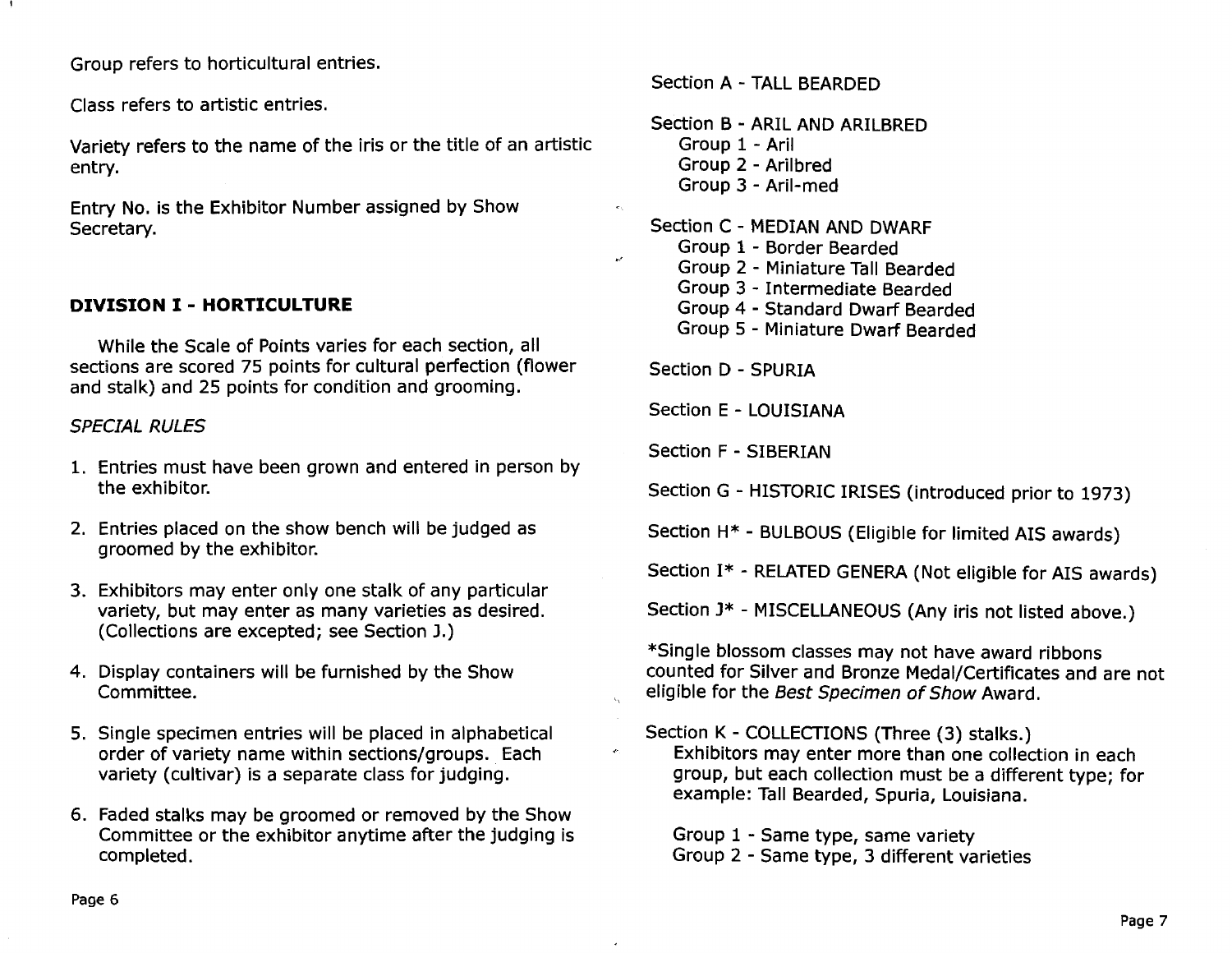#### Sections H through K

Sections or groups for bulbous irises and collections are eligible to receive award ribbons, special section awards and section rosettes. Award ribbons are included in the tally for Silver and Bronze Medal/Certificates although these entries are not eligible for the Best Specimen of Show Award

#### **DIVISION II - SEEDLINGS**

Any type of iris not introduced into commerce. It must be entered under seedling number or registered name and must be made in the name of the originator (hybridizer). To indicate type of seedling on the entry tag, use Section/ Group as outlined in Division I.

### **DIVISION III - ARTISTIC DESIGN**

#### SPECIAL RULES

- 1. Arrangements must be the work of the exhibitor, but the plant material need not have been grown by the exhibitor.
- 2. Exhibitors are limited to one entry in each class.
- 3. Iris must be used in all arrangements and must be the predominating feature. Iris of any type may be used, unless specified. Though not required, iris used may be identified on a separate card.
- 4. Dried or treated natural plant material is acceptable, but fresh material must predominate. No painted fresh material or artificial plant material is permitted.
- 5. No background boards may be used except in Section A. Backboards will be furnished by the Show Committee.
- 6. Interpretive accessories may be used, but must be subordinate. Use is required only if specified.
- 7. Containers should be marked on the underside with owner's name and address.
- 8. Exhibitors are responsible for maintaining arrangements in fresh, groomed condition after judging is completed and for removing exhibits promptly at the close of the show.
- 9. The use of any part(s) of plants on the state conservation list, plants that are illegal in the State of Arizona, and plants that are poisonous is strictly prohibited. When in doubt, leave it out.

\*\*\*The Show Committee will endeavor to protect all exhibits but cannot be responsible for the loss of or damage to the exhibitor's property. \*\*\*

#### THEME

'\

)

 $\frac{1}{\alpha}$ 

Just as one looks forward to a bloom season, we look forward to our iris show each spring. This year our artistic division features an array of irises interpreting

## A Walk in the Sun

Section A - Must be reserved, 8 entries only. Off-white backboards (32" high, 24" wide with two 12" wings) will be furnished. For reservations, call: Joyce at 623-815-3503

no later than April 1, 2003

Class 1 - High Noon

A tall arrangement, not to exceed 30" in height. The backboard may be draped.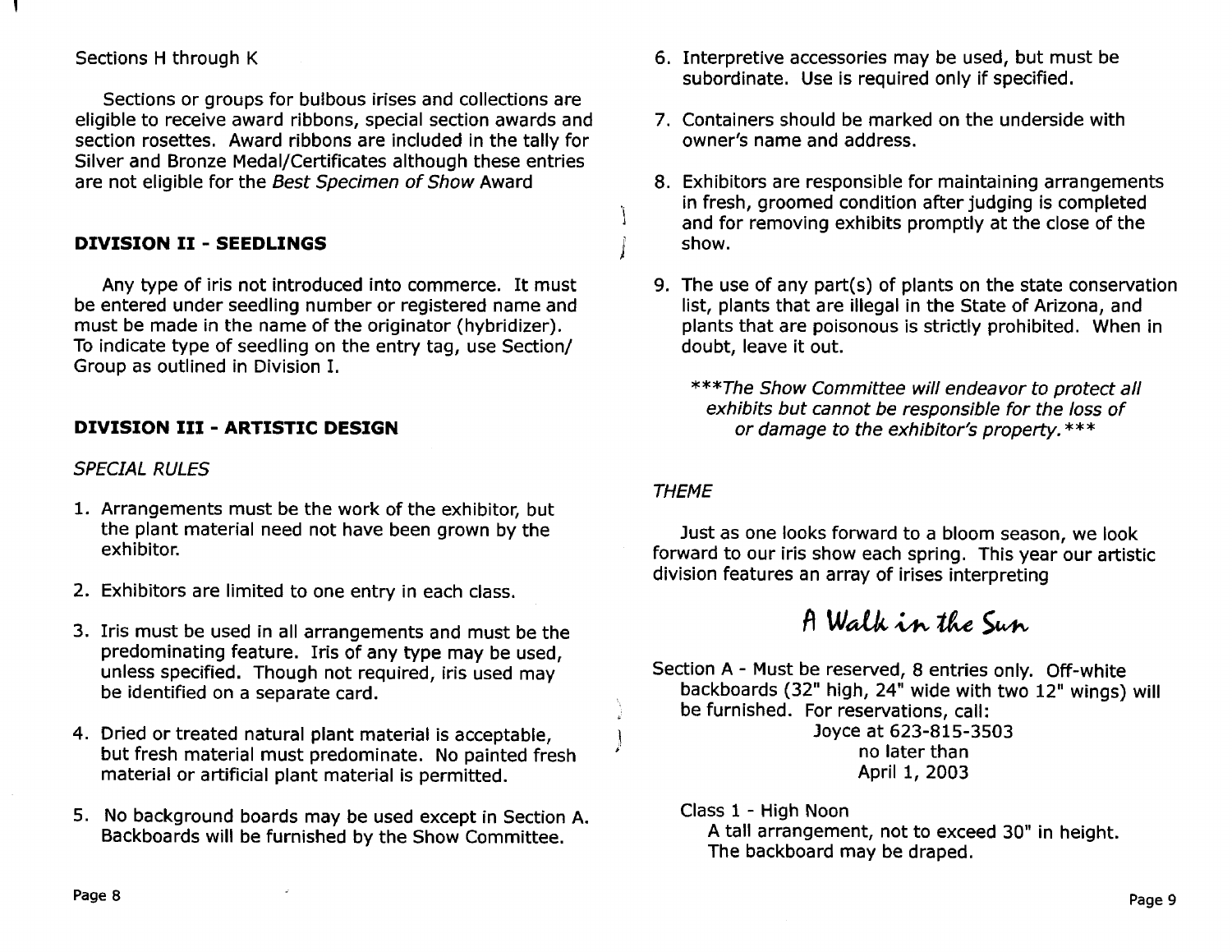Section B - Sun Country Iris Society members only; for NOVICES (no first place ribbons won in previous shows)

Class 1 - Sunrise

f

Arrangement using a single iris stalk as the predominant feature and fresh foliage; interpretive accessories may be used

Section C - Open to all

Class 1 - Sunbeams Creative use of mirror(s) and/or visible water

Class 2 - Sunset A centerpiece of the dinner table emphasizing sunset colors

Section D - Open only to those with professional flower arrangement and design experience or formal training

Class 1 - Sunburst Free interpretation

## **DIVISION IV - YOUTH ENTRIES**

All General and Special Rules apply.

Youth is defined as under 19 years of age. Entries will be judged in two age groups:

Y1 - Under 12 years Y2 - 12 through 18 years

Mark your entry tag in the upper left corner to indicate your age group.

Class 1 - Solar Flare Open interpretation

### **DIVISION V - EDUCATION**

All exhibits must be related to irises, iris culture or hybridizing. Horticultural materials, if used, need not have been grown by the exhibitor. Space must be reserved by April 1, 2003. For reservations, contact:

> Patrick Orr at (602) 570-1718 or at irisdude@msn.com

The AIS Bronze Medal Certificate may be awarded to the exhibitor of an educational exhibit found to be of outstanding merit by the judges of the show.

## **DIVISION VI - COMMERCIAL DISPLAYS**

Commercial displays are welcome. Please RSVP by April 1, 2003, so we may accommodate your needs. Please notify:

Patrick Orr at (602) 570-1718 or at irisdude@msn.com

Due to limitations, only one table per commercial exhibitor can be provided. Sun Country Iris Society Show Committee will determine if an exhibitor is to be given commercial status. Displays are not judged; however, commercial displays will be recognized by an AIS Bronze Medal Certificate.

Section A - HORTICULTURE Class 1 - Tall Bearded Class 2 - Any other iris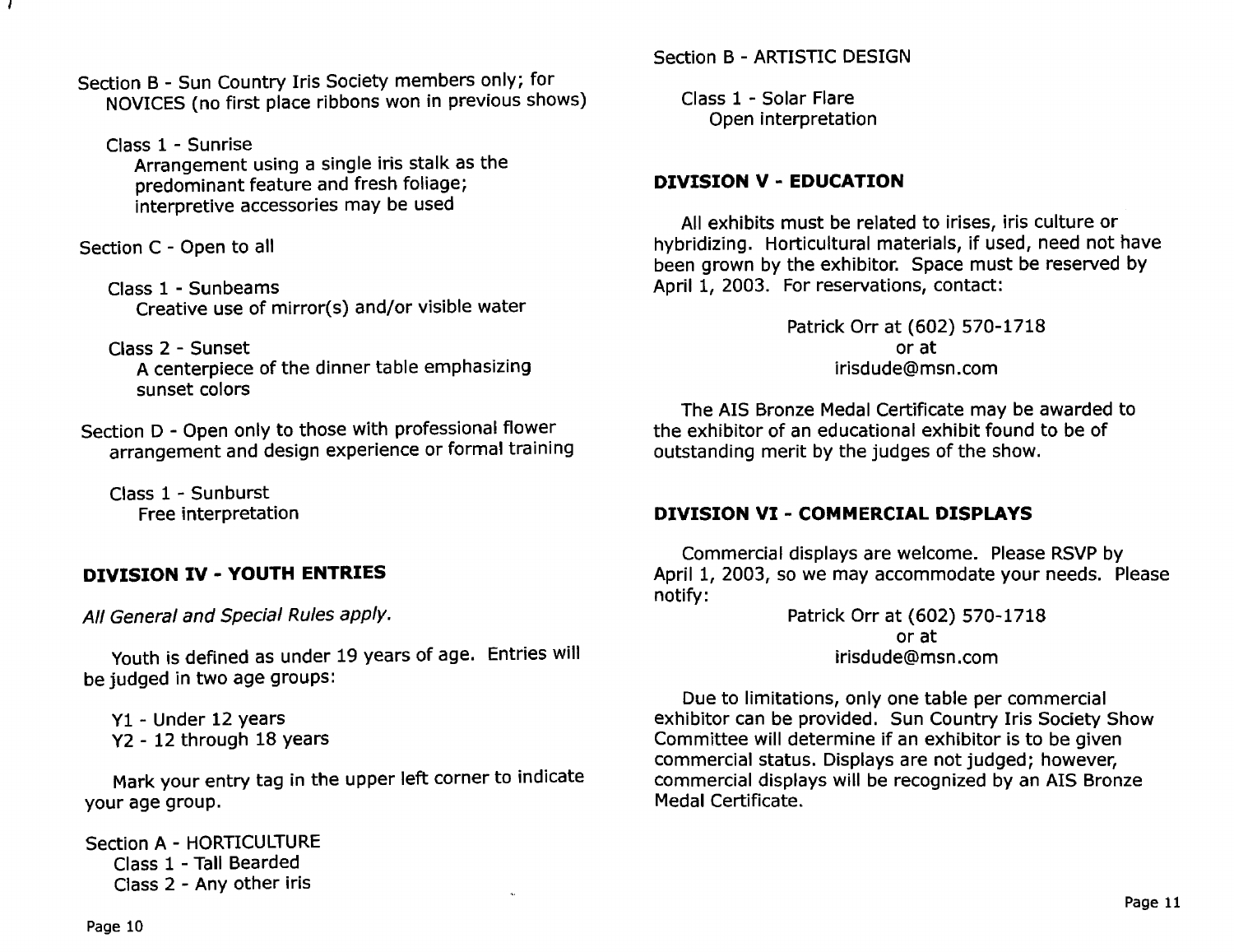#### **AMERICAN IRIS SOCIETY EXHIBITION AWARDS**

AIS RIBBONS for first, second, third place, and honorable mention will be awarded in each cultivar/class as merited. AIS ROSETTES will be awarded for:

Horticulture Division: Best Specimen in each Section Best Specimen of Show Sweepstakes (most blue ribbons)

Seedling Division: Best Seedling of Show

Artistic Division: Best Design of Show Sweepstakes

Youth Division:

Best Specimen Horticultural Sweepstakes Best Design Artistic Sweepsta kes

AIS SILVER MEDAL and Certificate - awarded to the winner of the most first place ribbons in the Horticulture Division

AIS BRONZE MEDAL and certificate - awarded to the winner of the second most first place ribbons in the Horticulture Division

AIS SECTION CERTIFICATES will be awarded to the winner of the most first place ribbons in each Horticulture Section, provided there are at least three exhibitors and competition in at least five varieties (cultivars).

AIS EXHIBITION CERTIFICATE is automatically awarded by the panel of judges for the Best Seedling of Show.

In the event of a tie for Sweepstakes for either Medal or Section Certificates, second place, then third place, then

honorable mention ribbons will be counted. Rosettes are not considered in the case of a tie.

#### **SUN COUNTRY IRIS SOCIETY AWARDS**

The following winners will also receive a PREMIUM AWARD of a new or recently introduced rhizome or other gardening-related product. Those people and organizations contributing awards will be recognized at the May 6, 2003, meeting of Sun Country Iris Society.

Sun Country Iris Society will present AWARDS to exhibitors for:

Horticulture Division: Best Tall Bearded Best Aril/Arilbred Best Median/Dwarf Best Spuria - In Memory of Betty Wickenkamp Best Louisiana Best Siberian Best Bulbous Best Miscellaneous Best Collection Best Specimen of Show Sweepstakes Sweepstakes Runner-up Best Black Tall Bearded - In Memory of Gloria Beatty

Seedling Division: Best Seedling of Show

Artistic Division: Best DeSign of Show Sweepstakes

Youth Division: Best Specimen Horticultural Sweepstakes Best DeSign Artistic Sweepstakes